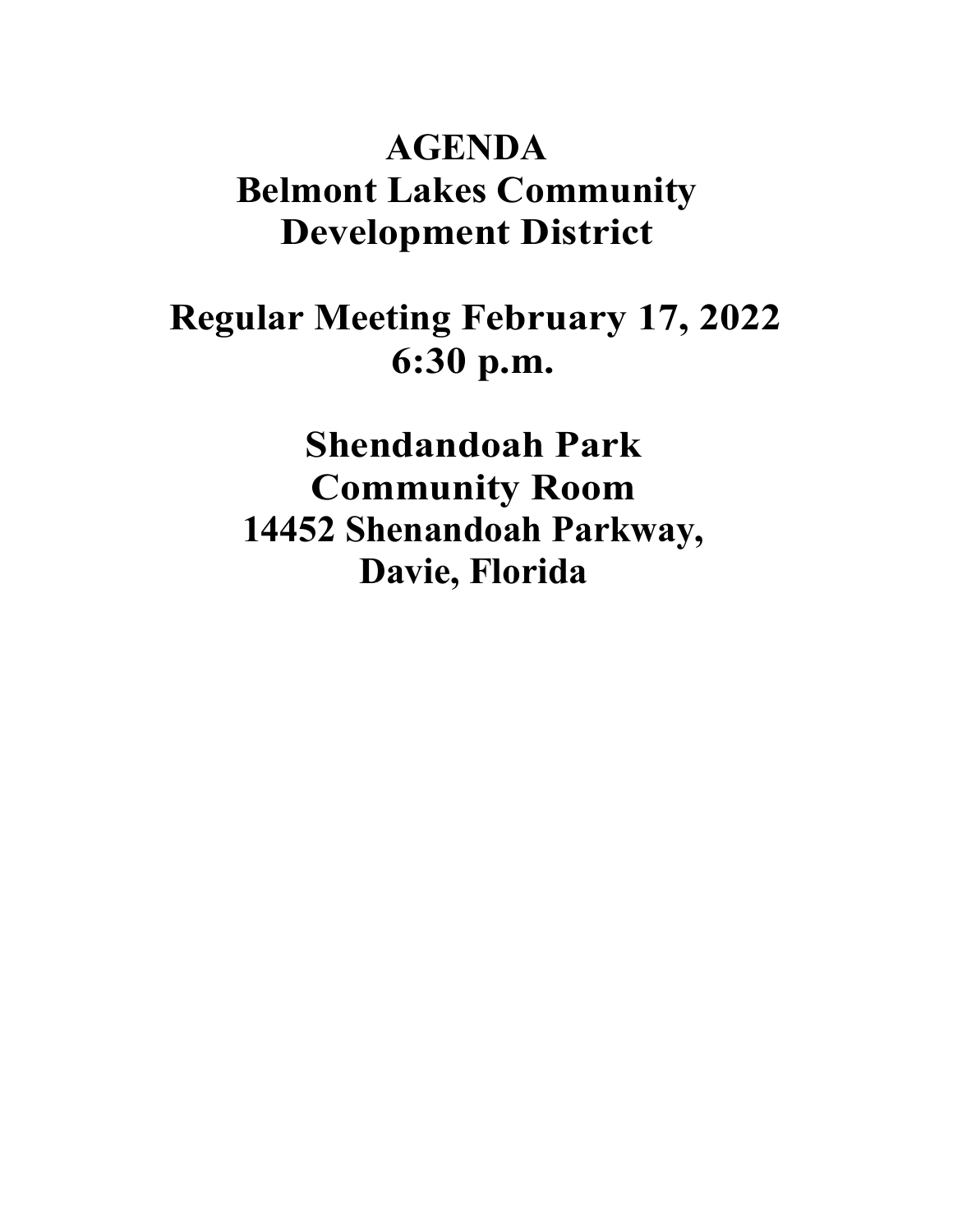#### **Belmont Lakes Community Development District Budget and Regular Meeting February 17, 2022 6:30 p.m. Shendandoah Park Community Room 14452 Shenandoah Parkway, Davie, Florida**

#### **AGENDA**

- **1. Call To Order.**
- **2. Roll Call.**
- **3. Approval of Minutes**
	- **a. December 13, 2021, Regular Meeting**
- **4. Landscape Maintenance Proposals**
- **5. Areca Palm Installation Update**
- **6. Staff Reports**
	- **a. January 31, 2022, Financials**
	- **b. Next Meeting Date**
- **7. Other Business.**
- **8. Audience Comments.**
- **9. Supervisor's Comments.**
- **10. Adjournment.**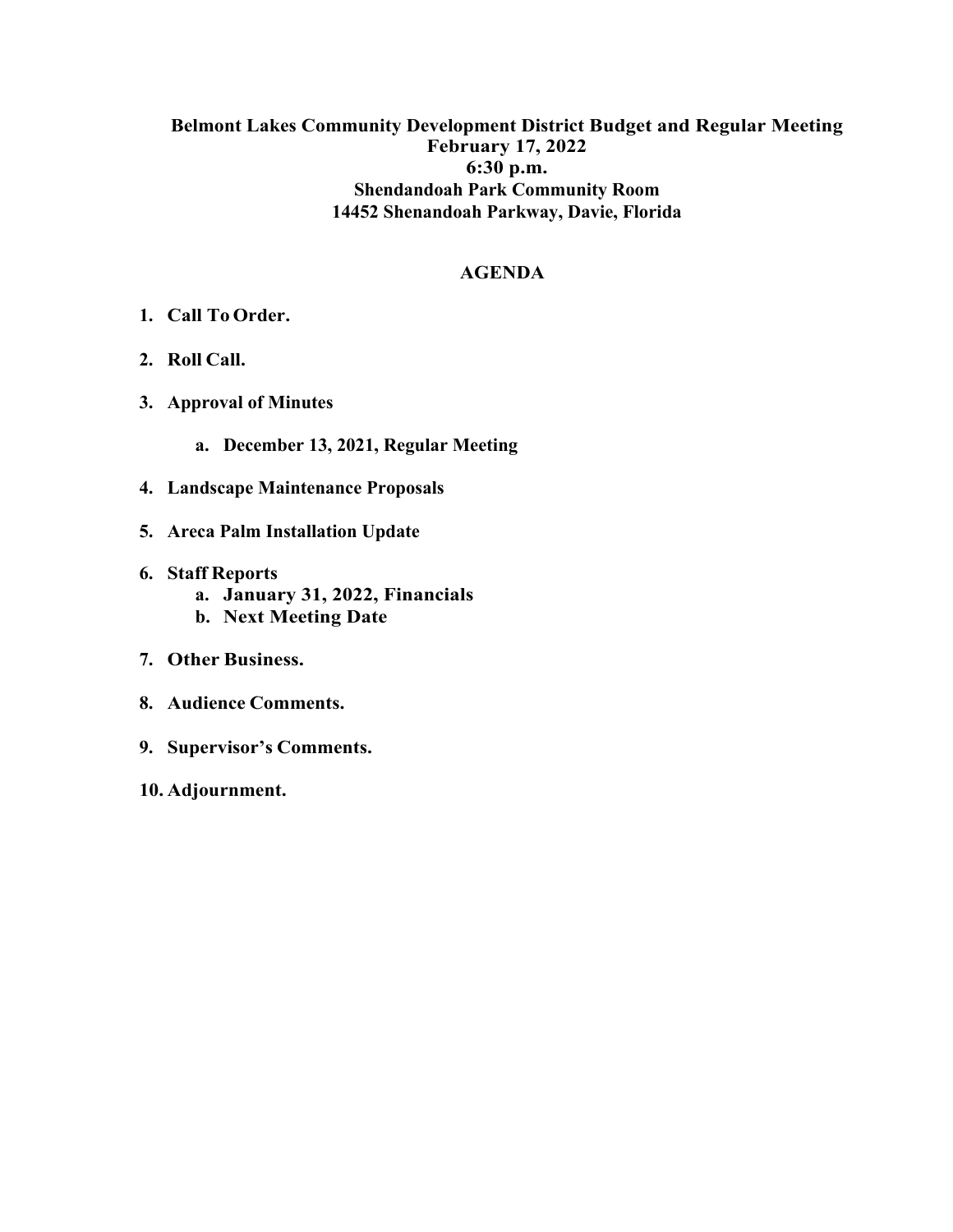#### **Belmont Lakes Community Development District Budget and Regular Meeting December 13, 2021 6:30 p.m. Shenandoah Park Community Room 14452 Shenandoah Parkway, Davie, Florida**

#### **MINUTES**

- **1. Call To Order.** The meeting was called to order at 6:41p.m.
- **2. Roll Call.** In attendance were Chair Dominick Madeo and Board members Jim Roach, Annette Buckley, and Carlos Benhamu, and District Manager Christopher Wallace.
- **3. Acceptance of Bonnie Harper Resignation.** The Board accepted the resignation of Board Member Bonnie Harper. Chair Madeo nominated Tom Pacchioli to fill Ms. Harper's remaining term. Supervisor Buckley nominated Carlos but didn't supply a last name. In a voice vote, the Board appointed Tom Pacchioli to the vacant seat, subject to him taking an oath of office by the next meeting.

#### **4. Approval of Minutes**

- **a. August 5, 2021, Budget and Regular Meeting.** Supervisor Roach moved to accept the minutes and Supervisor Benhamu seconded the motion. In a voice vote, the minutes were approved. **(Minutes approved 4-0)**
- **5. Landscape Maintenance Proposals.** Mr. Wallace discussed the proposals received for landscaping and noted that they were disappointed they had not received hardly any back, despite having contacted several firms. Mr. Wallace noted that the holiday season may have delayed companies from proposing and also noted that the change in state law requiring contractors to participate in the federal eVerify system likely discouraged others from bidding. The consensus was to continue to try to get other bids.
- **6. Areca Palm Installation.** The Board discussed the planting of areca palms in the landscape easement along  $17<sup>th</sup>$  street and the need for irrigation or watering. None of the bids provided for installation. Mr. Wallace noted that they could use Arborscape America to plant the palms, but that they could not water the palms during install. Mr. Wallace discussed the planting spacing of the palms and it seemed generally agreed that 4-foot spacing would be the maximum distance they should be planted. On a unamimous vote, the Board directed the planting of the palms at the cheapest price but that a solution to the watering would need to be found or else wait to the rainy season. Vice Chair Roach volunteered to contact the farm next to the community to see if they could do the watering. **(Areca palm planting approved, 4-0).**
- **7. Guardhouse Proposals.** The Board discussed the Envera proposal for updating the virtual guard processing. A presentation was made by Miriam Klocman of Envera. The new features were discussed at length. The consensus was to avoid using the QR code feature as that seemed to make things a bit less secure. A motion was made by Supervisor Benhamu to approve the agreement subject to some changes to the contract. Vice Chair Roach seconded the motion and in a voice vote with Supervisor Buckley dissenting, the motion was approved. **(Motion to approve Envera Contract Change, subject to**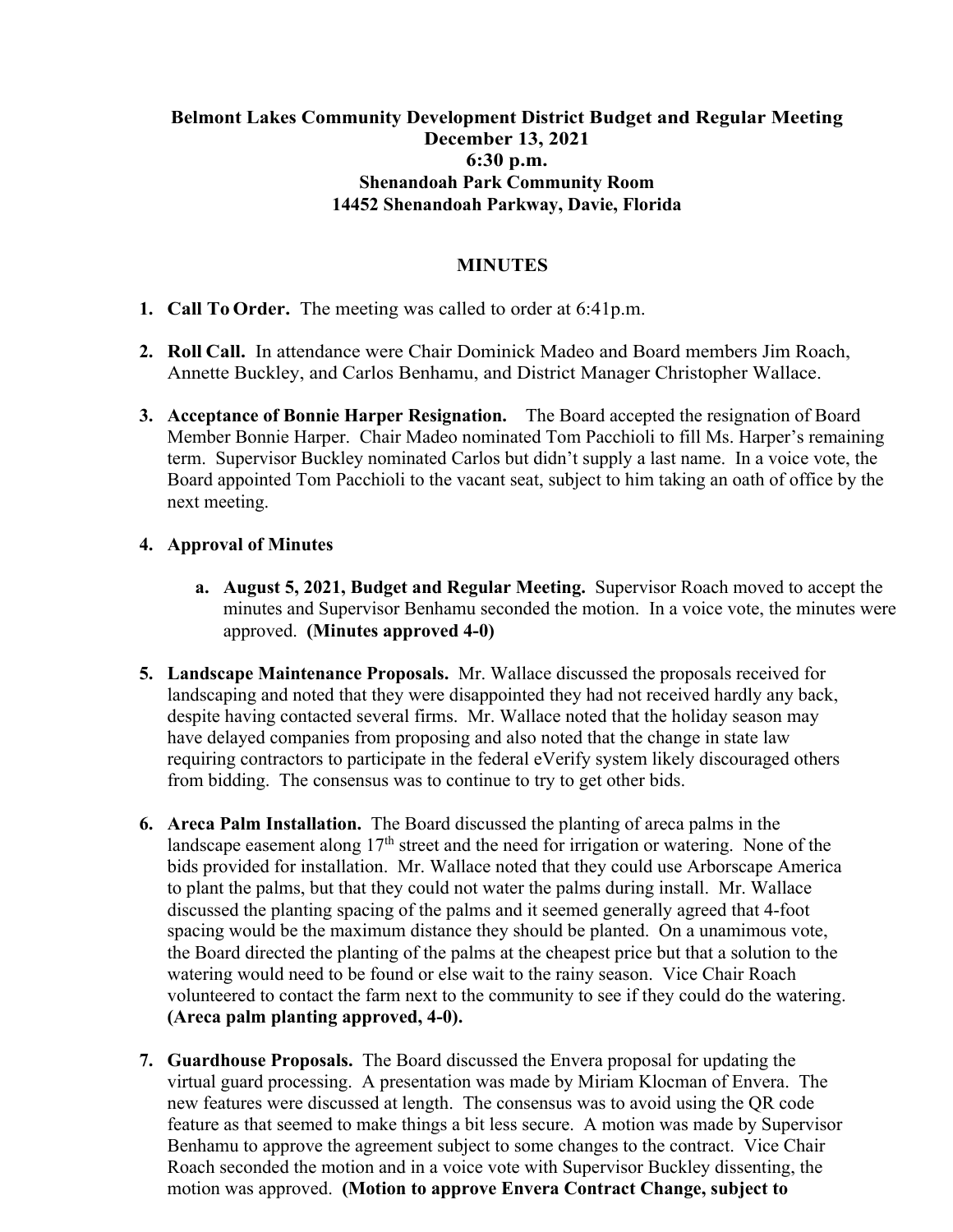#### **Supervisor Benhamu negotiating the final terms and conditions adopted 3-1)**

#### **8. Staff Reports**

- **a. September 30, 2021, Financials.** Mr. Wallace discussed the last financials for the fiscal year 2021.
- **b. District Manager Proposals.** Mr. Wallace noted that this would be presented at a subsequent meeting.
- **c. Next Meeting Date.** The Board set the next meeting date for January 17, 2022, at 6:30 p.m.
- **9. Other Business.** There was no further business.
- **10. Audience Comments.**
- **11. Supervisor's Comments.**
- 12. **Adjournment.** The meeting was adjourned 8:15 p.m.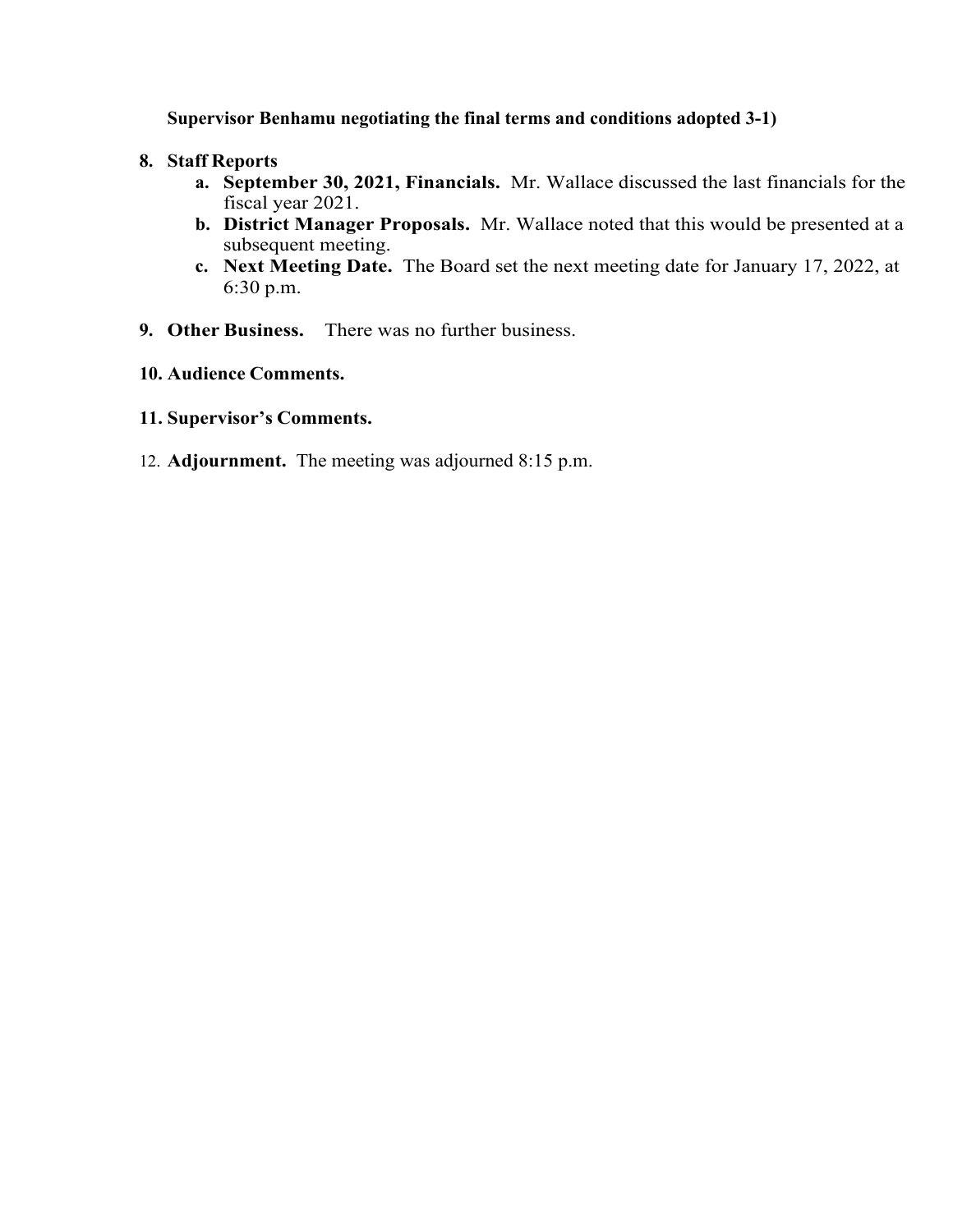# Belmont Lakes CDD Balance Sheet Standard

As of January 31, 2022

|                                            | Jan 31, 22  |
|--------------------------------------------|-------------|
| <b>ASSETS</b>                              |             |
| <b>Current Assets</b>                      |             |
| Checking/Savings                           |             |
| 101.300 - BLCDD Valley Bank (Bank Account) | 207,037.59  |
| <b>Total Checking/Savings</b>              | 207,037.59  |
| <b>Total Current Assets</b>                | 207,037.59  |
| <b>TOTAL ASSETS</b>                        | 207,037.59  |
| <b>LIABILITIES &amp; EQUITY</b>            |             |
| Liabilities                                |             |
| <b>Current Liabilities</b>                 |             |
| <b>Accounts Payable</b>                    |             |
| 202.000 - Accounts Payable                 | 1,874.60    |
| <b>Total Accounts Payable</b>              | 1,874.60    |
| <b>Total Current Liabilities</b>           | 1,874.60    |
| <b>Total Liabilities</b>                   | 1,874.60    |
| Equity                                     |             |
| 271.020 - Retained Earnings                | 58,784.77   |
| Net Income                                 | 146,378.22  |
| <b>Total Equity</b>                        | 205, 162.99 |
| <b>TOTAL LIABILITIES &amp; EQUITY</b>      | 207,037.59  |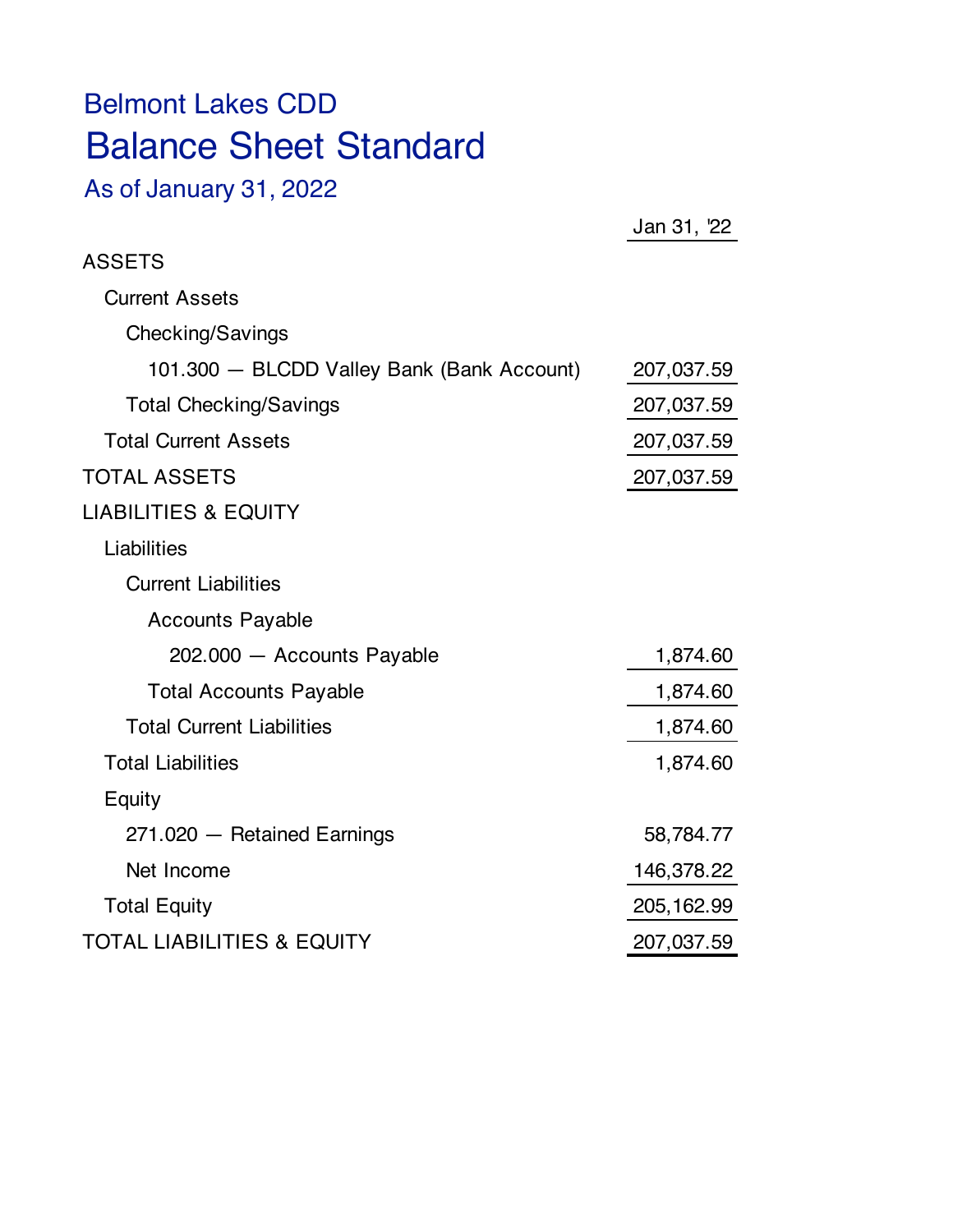### Belmont Lakes CDD Profit and Loss Standard

October 2021 through January 2022

|                                                                       | Oct '21 - Jan '22 |
|-----------------------------------------------------------------------|-------------------|
| Ordinary Income/Expense                                               |                   |
| Income                                                                |                   |
| 363.100 - Admin & Maintenance Assessments                             | 197,839.88        |
| $369.400 - Other Income$                                              | 150.00            |
| 369.401 - Interest Income                                             | 2.32              |
| <b>Total Income</b>                                                   | 197,992.20        |
| Expense                                                               |                   |
| 530.467 - Gate Damage Repairs (Gate Damage Repairsq)                  | 614.00            |
| 530.497 - Virtual Guard Monitoring Serv (Monthly Monitoring Services) | 8,665.00          |
| 512.000 - Administration - Other                                      | 231.97            |
| 512.121 - Management Fees-Admin (Management Fees-Admin)               | 5,166.68          |
| $512.315 -$ Legal Advertising                                         | 74.85             |
| 512.355 – Meeting Room and Misc (Meeting Room and Misc.)              | 75.00             |
| 512.654 - Dues, Licenses & Subscriptions                              | 175.00            |
| 513.000 - Prop Appr & Tax Collector Fees                              | 4,356.80          |
| 530.410 - Telephone (Telephone)                                       | 715.06            |
| 530.431 - Electric (Electric)                                         | 2,019.72          |
| $530.450 -$ Insurance                                                 | 4,387.50          |
| 530.463 - Lake Maintenance                                            | 1,104.00          |
| $530.464 -$ Landscaping                                               | 17,860.72         |
| 530.465 - Holiday Lights (Holiday Lights)                             | 3,771.50          |
| $530.511 -$ Bank Fee                                                  | 21.18             |
| 530.745 - Pressure Cleaning                                           | 2,375.00          |
| <b>Total Expense</b>                                                  | 51,613.98         |
| Net Ordinary Income                                                   | 146,378.22        |
| Net Income                                                            | 146,378.22        |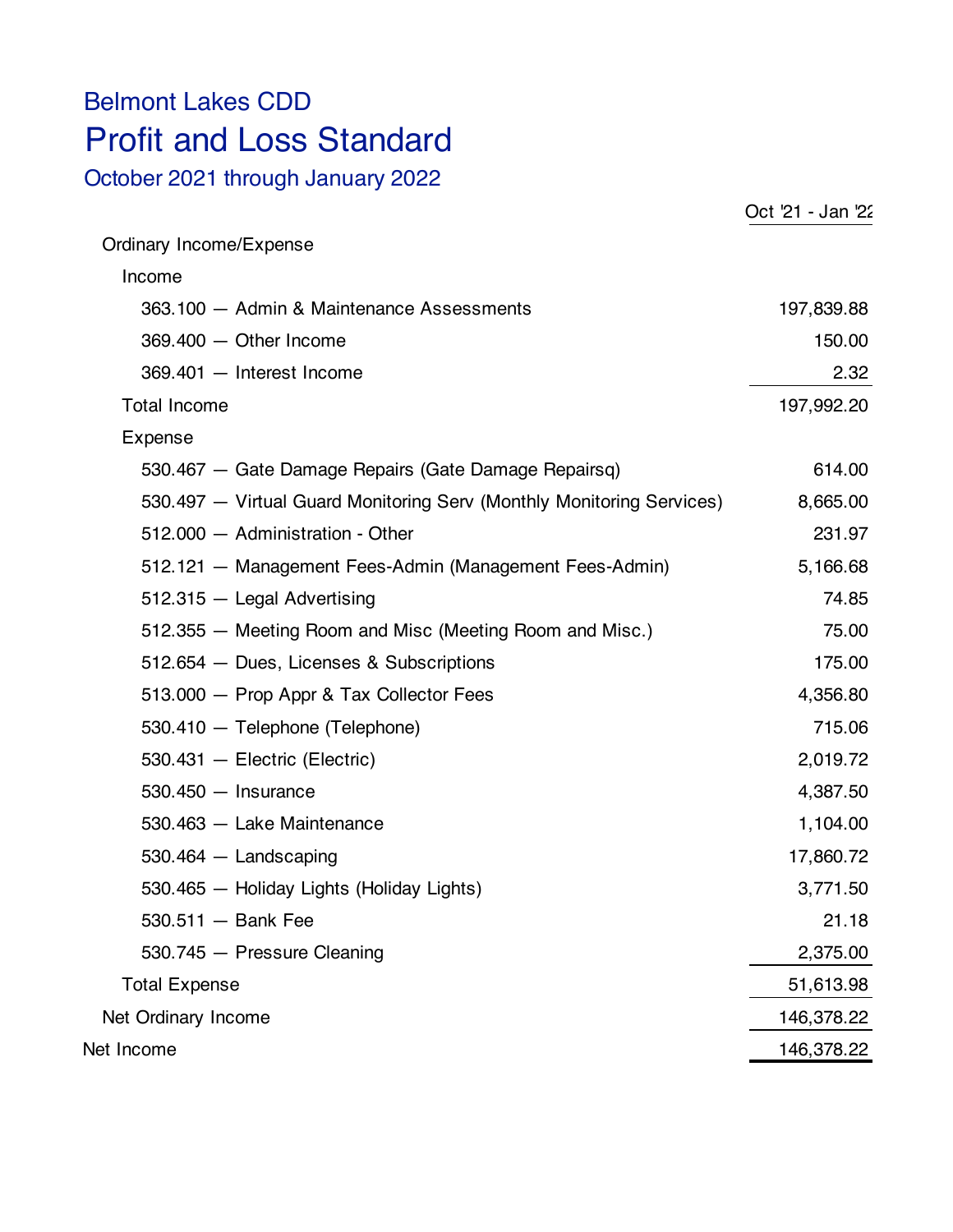### Belmont Lakes CDD Profit and Loss Budget vs. Actual

October 2021 through January 2022

|                                                                          | Oct '21 - Jan '22 | Budget      | \$ Over Budget | % of Budget |
|--------------------------------------------------------------------------|-------------------|-------------|----------------|-------------|
| Ordinary Income/Expense                                                  |                   |             |                |             |
| Income                                                                   |                   |             |                |             |
| 363.100 - Admin & Maintenance Assessments                                | 159,113.84        | 183,089.88  | $-23,976.04$   | 86.9%       |
| 363.810 - Debt Assessment                                                | 38,726.04         | 44,561.46   | $-5,835.42$    | 86.9%       |
| 363.831 - Assessment Discounts                                           | 0.00              | $-9,106.05$ | 9,106.05       | 0.0%        |
| 369.400 - Other Income                                                   | 150.00            | 500.00      | $-350.00$      | 30.0%       |
| 369.401 - Interest Income                                                | 2.32              | 200.00      | $-197.68$      | 1.2%        |
| <b>Total Income</b>                                                      | 197,992.20        | 219,245.29  | $-21,253.09$   | 90.3%       |
| Expense                                                                  |                   |             |                |             |
| 530.468 - Fertilization and Pest Control (Fertilization and Pest Contro) | 0.00              | 12,412.22   | $-12,412.22$   | 0.0%        |
| 530.467 - Gate Damage Repairs (Gate Damage Repairsq)                     | 614.00            |             |                |             |
| 530.497 - Virtual Guard Monitoring Serv (Monthly Monitoring Services)    | 8,665.00          | 22,724.35   | $-14,059.35$   | 38.1%       |
| $511.513 - Postage$                                                      | 14.11             | 200.00      | $-185.89$      | 7.1%        |
| $512.000 -$ Website                                                      | 231.97            | 0.00        | 231.97         | 100.0%      |
| 512.121 - Management Fees-Admin (Management Fees-Admin)                  | 5,166.68          | 15,500.00   | $-10,333.32$   | 33.3%       |
| 512.315 - Legal Advertising                                              | 74.85             | 650.00      | $-575.15$      | 11.5%       |
| 512.320 - Audit & Acctg                                                  | 0.00              | 5,000.00    | $-5,000.00$    | 0.0%        |
| 512.355 - Meeting Room and Misc (Meeting Room and Misc.)                 | 75.00             | 100.00      | $-25.00$       | 75.0%       |
| 512.356 - Miscellaneous Maintenance                                      | 0.00              | 750.00      | $-750.00$      | 0.0%        |
| 512.654 - Dues, Licenses & Subscriptions                                 | 175.00            | 175.00      | 0.00           | 100.0%      |
| 513.000 - Prop Appr & Tax Collector Fees                                 | 4,356.80          | 4,300.00    | 56.80          | 101.3%      |
| 517.100 - Principal Payments on Bonds                                    | 0.00              | 39,146.00   | $-39,146.00$   | 0.0%        |
| 517.200 - Interest Payments on Bonds                                     | 0.00              | 1,999.18    | $-1,999.18$    | 0.0%        |
| 530.410 - Telephone (Telephone)                                          | 715.06            | 1,740.00    | $-1,024.94$    | 41.1%       |
| 530.431 - Electric (Electric)                                            | 2,019.72          | 7,238.14    | $-5,218.42$    | 27.9%       |
| $530.450 -$ Insurance                                                    | 4,387.50          | 7,400.00    | $-3,012.50$    | 59.3%       |
| 530.461 - Cleaning Guardhouse/Gazebo                                     | 0.00              | 450.00      | $-450.00$      | 0.0%        |
| 530.462 - Irrigation Maintenance                                         | 0.00              | 1,200.00    | $-1,200.00$    | 0.0%        |
| 530.463 - Lake Maintenance                                               | 1,380.00          | 3,588.00    | $-2,208.00$    | 38.5%       |
| $530.464 -$ Landscaping                                                  | 29, 174. 14       | 71,535.87   | $-42,361.73$   | 40.8%       |
| 530.465 - Holiday Lights (Holiday Lights)                                | 1,885.75          | 3,500.00    | $-1,614.25$    | 53.9%       |
| 530.466 - Maint. Gate-Guard House                                        | 0.00              | 3,500.00    | $-3,500.00$    | 0.0%        |
| 530.492 - Lights-Entry Gates Guard House                                 | 0.00              | 250.00      | $-250.00$      | 0.0%        |
| 530.496 - Landscape Renovation                                           | 0.00              | 10,311.52   | $-10,311.52$   | 0.0%        |
| 530.511 - Bank Fee                                                       | 21.18             | 75.00       | $-53.82$       | 28.2%       |
| 530.702 - Street Maint & Repairs                                         | 0.00              | 500.00      | $-500.00$      | 0.0%        |
| 530.745 - Pressure Cleaning                                              | 2,375.00          | 4,000.00    | $-1,625.00$    | 59.4%       |
| 590.000 - Operating Reserve                                              | 0.00              | 1,000.00    | $-1,000.00$    | 0.0%        |
| <b>Total Expense</b>                                                     | 61,331.76         | 219,245.28  | -157,913.52    | 28.0%       |
| Net Ordinary Income                                                      | 136,660.44        | 0.01        | 136,660.43     |             |
| Net Income                                                               | 136,660.44        | 0.01        | 136,660.43     |             |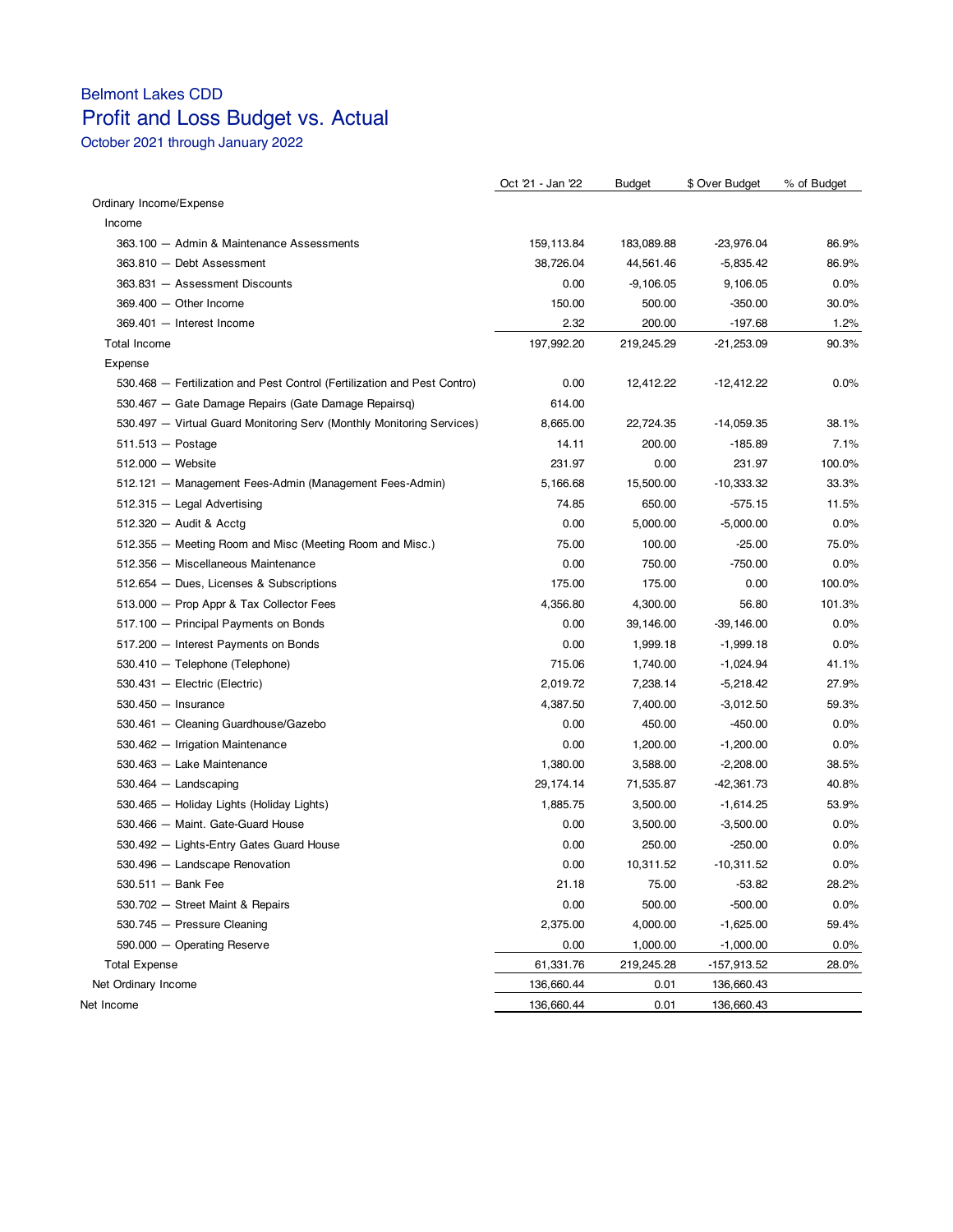### Belmont Lakes CDD Bank Activity

As of January 31, 2022

| <b>Type</b>                                | Date     | Num | Name                                      | Memo               | Amount       | Balance     |
|--------------------------------------------|----------|-----|-------------------------------------------|--------------------|--------------|-------------|
| 101.300 - BLCDD Valley Bank (Bank Account) |          |     |                                           |                    |              | 70,288.19   |
| <b>Bill Pmt - Check</b>                    | 10/01/21 |     | 3753 Envera                               |                    | $-1,733.00$  | 68,555.19   |
| <b>Bill Pmt - Check</b>                    | 10/01/21 |     | 3754 Diamond Dolphin Aquatic              |                    | $-276.00$    | 68,279.19   |
| <b>Bill Pmt - Check</b>                    | 10/04/21 |     | 3755 BrightView                           |                    | $-5,656.71$  | 62,622.48   |
| <b>Bill Pmt - Check</b>                    | 10/04/21 | EFT | <b>FPL</b>                                |                    | $-397.56$    | 62,224.92   |
| <b>Bill Pmt - Check</b>                    | 10/05/21 |     | 3756 Munilytics                           |                    | $-1,509.53$  | 60,715.39   |
| <b>Bill Pmt - Check</b>                    | 10/06/21 |     | 3757 Stay Clean System of America, Inc.   |                    | $-945.00$    | 59,770.39   |
| <b>Bill Pmt - Check</b>                    | 10/06/21 |     | 3758 Florida Municipal Insurance Trust    |                    | $-2,193.75$  | 57,576.64   |
| <b>Bill Pmt - Check</b>                    | 10/06/21 |     | 3759 Stay Clean System of America, Inc.   |                    | $-285.00$    | 57,291.64   |
| Bill Pmt - Check                           | 10/12/21 |     | 3760 Envera                               |                    | $-1,733.00$  | 55,558.64   |
| <b>Bill Pmt - Check</b>                    | 10/12/21 |     | 3761 Florida Dep. of Economic Opportunity |                    | $-175.00$    | 55,383.64   |
| General Journal                            | 10/13/21 |     |                                           | Analysis Fee       | $-5.45$      | 55,378.19   |
| <b>Bill Pmt - Check</b>                    | 10/13/21 | EFT | <b>FPL</b>                                |                    | $-21.73$     | 55,356.46   |
| <b>Bill Pmt - Check</b>                    | 10/13/21 | EFT | <b>FPL</b>                                |                    | $-23.67$     | 55,332.79   |
| <b>Bill Pmt - Check</b>                    | 10/13/21 | EFT | <b>FPL</b>                                |                    | $-46.52$     | 55,286.27   |
| <b>Bill Pmt - Check</b>                    | 10/21/21 |     | 3762 BrightView                           |                    | $-330.00$    | 54,956.27   |
| General Journal                            | 10/25/21 |     |                                           | <b>BC</b> Interest | 0.13         | 54,956.40   |
| <b>Bill Pmt - Check</b>                    | 10/29/21 |     | 3763 BrightView                           |                    | $-5,656.71$  | 49,299.69   |
| <b>Bill Pmt - Check</b>                    | 11/01/21 |     | 3764 Munilytics                           |                    | $-1,298.82$  | 48,000.87   |
| <b>Bill Pmt - Check</b>                    | 11/02/21 | EFT | <b>FPL</b>                                |                    | $-397.56$    | 47,603.31   |
| <b>Bill Pmt - Check</b>                    | 11/09/21 | EFT | <b>FPL</b>                                |                    | $-20.92$     | 47,582.39   |
| <b>Bill Pmt - Check</b>                    | 11/09/21 | EFT | <b>FPL</b>                                |                    | $-43.66$     | 47,538.73   |
| <b>Bill Pmt - Check</b>                    | 11/09/21 | EFT | <b>FPL</b>                                |                    | $-47.75$     | 47,490.98   |
| <b>Bill Pmt - Check</b>                    | 11/10/21 |     | 3765 Comcast                              |                    | $-229.28$    | 47,261.70   |
| <b>Bill Pmt - Check</b>                    | 11/10/21 |     | 3766 Envera                               |                    | $-1,733.00$  | 45,528.70   |
| <b>Bill Pmt - Check</b>                    | 11/12/21 |     | 3767 Diamond Dolphin Aquatic              |                    | $-276.00$    | 45,252.70   |
| General Journal                            | 11/12/21 |     |                                           | Analysis Fee       | -7.84        | 45,244.86   |
| <b>Bill Pmt - Check</b>                    | 11/16/21 |     | 3768 JMHoliday Lighting Inc.              |                    | $-1,885.75$  | 43,359.11   |
| <b>Bill Pmt - Check</b>                    | 11/23/21 |     | 3769 BrightView                           |                    | $-11,874.01$ | 31,485.10   |
| General Journal                            | 11/23/21 |     |                                           | November 2021 B    | 45,894.52    | 77,379.62   |
| <b>Bill Pmt - Check</b>                    | 11/30/21 |     | 3770 ASAP Gate Plus                       |                    | $-86.00$     | 77,293.62   |
| <b>Bill Pmt - Check</b>                    | 11/30/21 | EFT | <b>FPL</b>                                |                    | $-397.56$    | 76,896.06   |
| <b>Bill Pmt - Check</b>                    | 12/06/21 |     | 3771 Florida Municipal Insurance Trust    |                    | $-2,193.75$  | 74,702.31   |
| <b>Bill Pmt - Check</b>                    | 12/06/21 |     | 3772 Diamond Dolphin Aquatic              |                    | -552.00      | 74,150.31   |
| <b>Bill Pmt - Check</b>                    | 12/06/21 |     | 3773 Comcast                              |                    | $-119.64$    | 74,030.67   |
| <b>Bill Pmt - Check</b>                    | 12/06/21 |     | 3774 Munilytics                           |                    | $-1,295.73$  | 72,734.94   |
| General Journal                            | 12/09/21 |     |                                           | Dec 2021 BC Ad'    | 132,584.16   | 205,319.10  |
| <b>Bill Pmt - Check</b>                    | 12/09/21 | EFT | <b>FPL</b>                                |                    | $-21.63$     | 205,297.47  |
| <b>Bill Pmt - Check</b>                    | 12/09/21 | EFT | <b>FPL</b>                                |                    | -45.91       | 205,251.56  |
| <b>Bill Pmt - Check</b>                    | 12/09/21 | EFT | <b>FPL</b>                                |                    | $-65.11$     | 205, 186.45 |
| <b>Bill Pmt - Check</b>                    | 12/10/21 |     | 3775 Town of Davie                        |                    | $-25.00$     | 205, 161.45 |
| <b>Bill Pmt - Check</b>                    | 12/13/21 |     | 3776 Envera                               |                    | $-1,733.00$  | 203,428.45  |